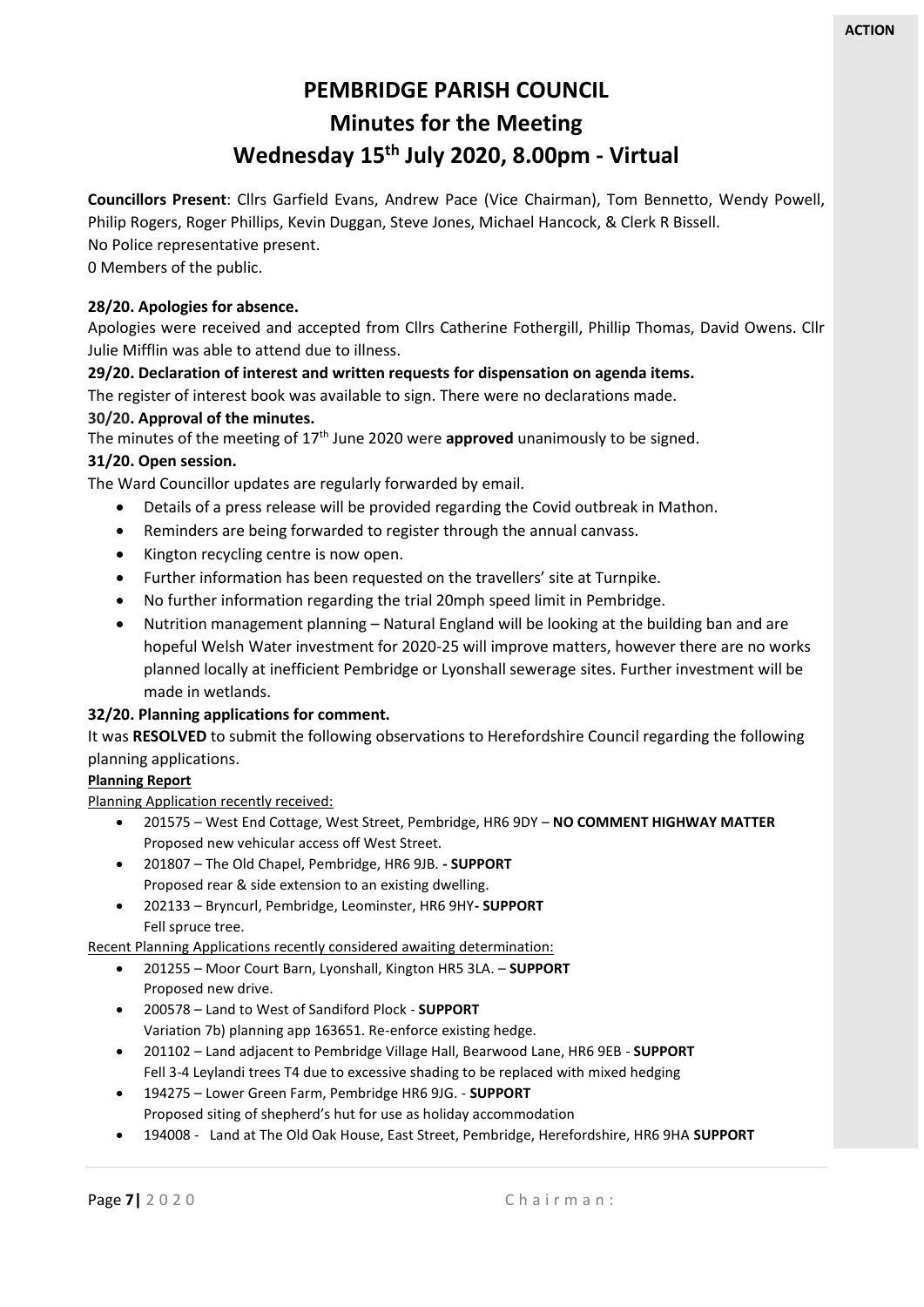The erection of three self-build dwellings and associated works including the demolition of the former doctor's surgery and access improvements.

- 193126 Fairfield Cottage, 12 Court Meadow, Pembridge HR6 9EW **SUPPORT** Fell Silver birch due to damage and falling sap.
- 182726 Land forming part of Green Farm, Lyonshall, Kington **NO COMMENT** Hybrid planning – proposed erection of new poultry site with solar panels, biomass boilers, associated buildings and development to A480. Outline planning for a poultry managers' dwelling

#### Planning Decisions.

- 200450 1 St James Cottages Broxwood, HR6 9JH. **SUPPORT - REFUSED** Proposed rear extension to include demolition of outbuilding.
- 201338 Soudley, Bearwood Lane HR6 9EA. **SUPPORT – WORKS CAN PROCEED** Fell cypress/fir tree T1 low amenity value and too close to the building.
- 201425 The Old Rectory, bridge Street, Pembridge HR6 9EU. **SUPPORT – WORKS CAN PROCEED** Lawson Spruce take 20ft from top due to getting too big for garden.
- 201485 The Oak House, West Street, Pembridge HR6 9HA. **SUPPORT – WORKS CAN PROCEED** Fell yew trees causing problem with drains and pipes to replant 2 trees further in garden.
- 201055 8 Parsons Walk, Pembridge HR6 9EP **SUPPORT – APPROVED WITH CONDITIONS** Proposed increase in the size of covered walkway and construction of a porch to the front doorway.
- 194380 Clearbrook Farm, Pembridge HR6 9HL**- SUPPORT – APPROVED WITH CONDITIONS** Internal refurbishment for house including loft conversion, replacement windows, installation of bathrooms and repairs to timber frame.

# **33/20. Clerks report.**

- Signage implemented and toilets now open.
- Reported damaged pavement along Walcote Bungalow.
- Sent thank you cards and letter to volunteer clock winders.
- Contacted insurance and HALC for further information on playground reopening.
- PROW report forwarded to councillors.
- *All other items are being dealt with and are ongoing.*

#### **34/20. Finance Report and approve payments.**

Bank reconciliation for 30<sup>th</sup> June 2020 complete using VT cashbook.

Balances at 30<sup>th</sup> June 2020 :

| Current Account:                 | £ 27177.70                           |
|----------------------------------|--------------------------------------|
| Tracker Account:                 | £15996.66 (including £4.29 interest) |
| <b>National Savings Account:</b> | £12021.39                            |

#### Income since last meeting:

None

#### Requests for payment: **ALL APPROVED**

Toilet Cleaner, Clerk salary & HMRC for July & August 2020 as previously agreed by Parish Council NEST pension contribution as per agreed payment schedule

| Clerks expenses    | Trade waste bags          | £82.50  |  |
|--------------------|---------------------------|---------|--|
| West Mercia energy | Electricity May 2020      | £14.47  |  |
| James Ross         | Mowing                    | £300.00 |  |
| <b>Shaun Price</b> | Footpath works            | £342.00 |  |
| One Stop Print     | Magazine August/September | £300.00 |  |

#### **35/20. Risk Assessment and Plan to Reopen the Playground.**

The Clerk previously forwarded government guidance on reopening playgrounds. Further information has been sought from HALC and insurers Came and Co, also forwarded. Councillors discussed the risk involved to reopen the playground, these included a full risk assessment, confirmation that the equipment has been checked/tested and in working order, hygiene and booking/operational options and possible implementation of social distancing guidelines. There is coverage with Parish Council insurance following Parish Council taking all reasonable measurers as previously stated. Cllr Pace proposed and seconded by Cllr Rogers to reopen the playground following a full risk assessment, final equipment check, consideration